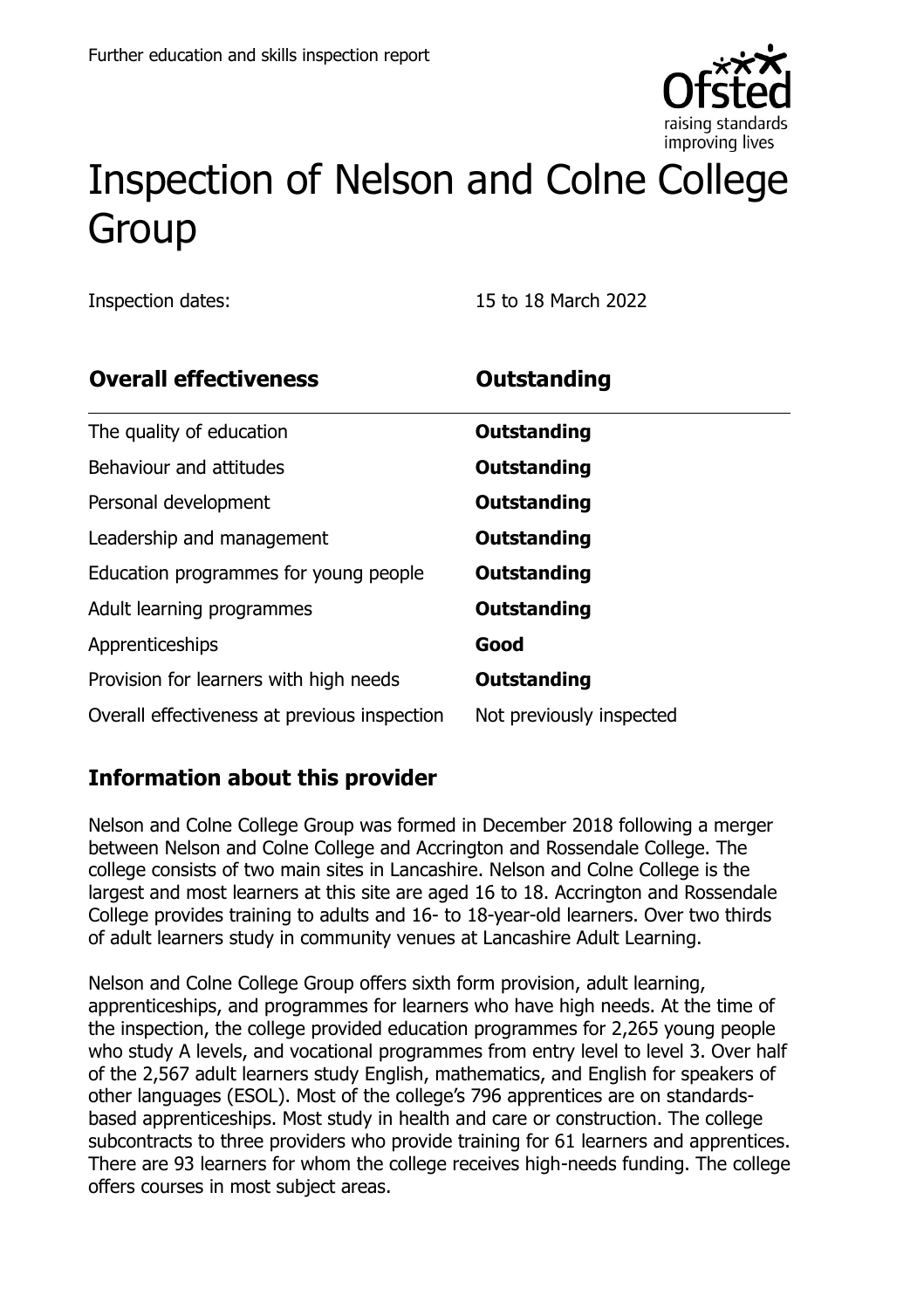

#### **What is it like to be a learner with this provider?**

Learners and apprentices embody the outstanding culture of high standards across all of the college sites. They are passionate and highly motivated about their education and futures. Learners' and apprentices' behaviours mirror the extremely high expectations set by governors, leaders, teachers, and staff.

Learners and apprentices love being learners at the college. They describe their teachers and trainers as inspirational and knowledgeable. Teachers and trainers create highly supportive, calm learning environments in which learners and most apprentices thrive. Learners rapidly build their confidence and produce work of a very high standard. Apprentices develop substantial new knowledge, skills, and behaviours.

Learners aged 16 to 18 make excellent progress on their programmes. They speak positively about the support they get for their next steps. A-level learners gain significant knowledge and experience through attendance at the college's preprofessional programmes in medicine and health related careers, teaching, and science, technology, engineering and mathematics related courses. During the pandemic, 'aspiring medics club' members undertook a virtual work placement with the local NHS health trust.

Adult learners benefit enormously from an ambitious curriculum that targets the most disadvantaged learners locally. They develop their subject knowledge and build resilience and motivation. Learners studying family learning courses gain confidence on their programmes. They move closer towards employment as teaching assistants in primary schools.

Learners with high needs have high aspirations. They make significant progress from their starting points. Learners successfully develop the knowledge and skills they need for the world of work and to become active citizens in their community. Managers reduce the support for learners gradually over time. This is highly effective in helping learners to develop and maintain greater independence in preparation for their next steps, such as learning to travel independently.

Most apprentices make good progress on their programme. They are rightly proud of the knowledge they develop, including their English and mathematics skills. Apprentices appreciate the additional training they receive beyond their apprenticeship. For example, teaching assistant apprentices use the extra skills they learn in sterilising feeding tubes to better support children with special educational needs and disabilities (SEND) in their care. They appreciate going home each day feeling that they have made a difference.

Learners and apprentices feel safe and know who to contact if they have any concerns. They talk coherently about their understanding of sexual harm, healthy relationships and staying safe online. Learners and apprentices understand the risks posed by extremist behaviour. They explain how people can be radicalised and the signs to look out for in others.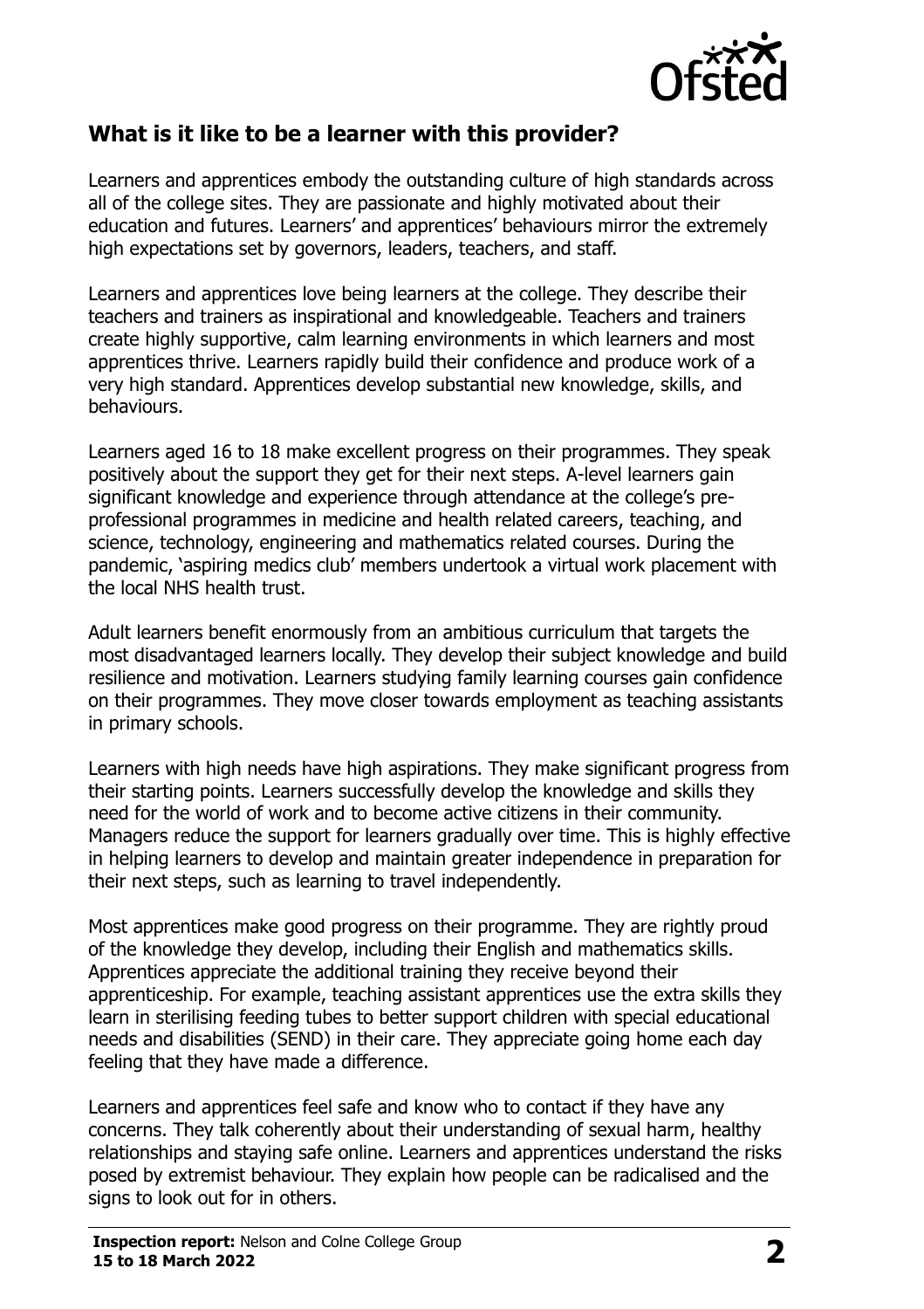

#### **What does the provider do well and what does it need to do better?**

Leadership and management are outstanding. Leaders and governors are very ambitious for their learners and apprentices. They set high expectations for all staff and learners to achieve. They provide a high-quality education through which learners and most apprentices achieve their full potential. Learners and apprentices who study at the college do exceptionally well.

Leaders have excellent links with local employers, universities, and regional business groups, including the local enterprise partnership. They collaborate with them to create a challenging curriculum designed to help learners and apprentices achieve ambitious career goals. Leaders have a clear strategy for the curriculum they provide with the development of English and mathematical skills at its heart. Learners on law, justice and protective services programmes improve their academic writing and learn how to reference correctly. They practise their mathematics skills while calculating crime ratios.

Leaders have ensured that the merger of the two colleges has been very successful. Staff at all levels across college sites have high aspirations for their learners and apprentices. They reflect the high standards and inclusive values set by leaders. Staff are immensely proud to work at the college. Learners and apprentices are equally proud to study at the college. They swiftly develop the traits and commitment they need to be successful on their programmes. Their behaviour is exemplary. Learners and apprentices arrive to lessons on time and are prepared very well for learning.

Teachers and trainers are highly qualified professionals and experts in their fields. They keep up to date with the subjects they teach, for example, through industry updating and as external examiners. Teachers and trainers hone their craft of teaching through attendance at the college's 'Be Phenomenal' staff development programme.

Teachers and trainers use questioning skilfully to develop learners' and apprentices' fluency and consistency of key concepts. They check learners' and apprentices' understanding before moving on to the next topic. Teachers intervene expertly when learners are struggling. Learners, including those who are disadvantaged and those with SEND and high needs, and apprentices know more and remember more as a result.

Leaders and managers plan an ambitious curriculum for learners and apprentices. They sequence the curriculum logically, building effectively on earlier learning. Learners swiftly deepen their understanding of important content. On light vehicle maintenance programmes learners study health and safety first. They move on to more complex topics, such as diagnosing engine faults and mechanical repairs. Learners become competent in detecting and analysing faults in light vehicles. Managers work with employers to agree the content and order of the apprenticeship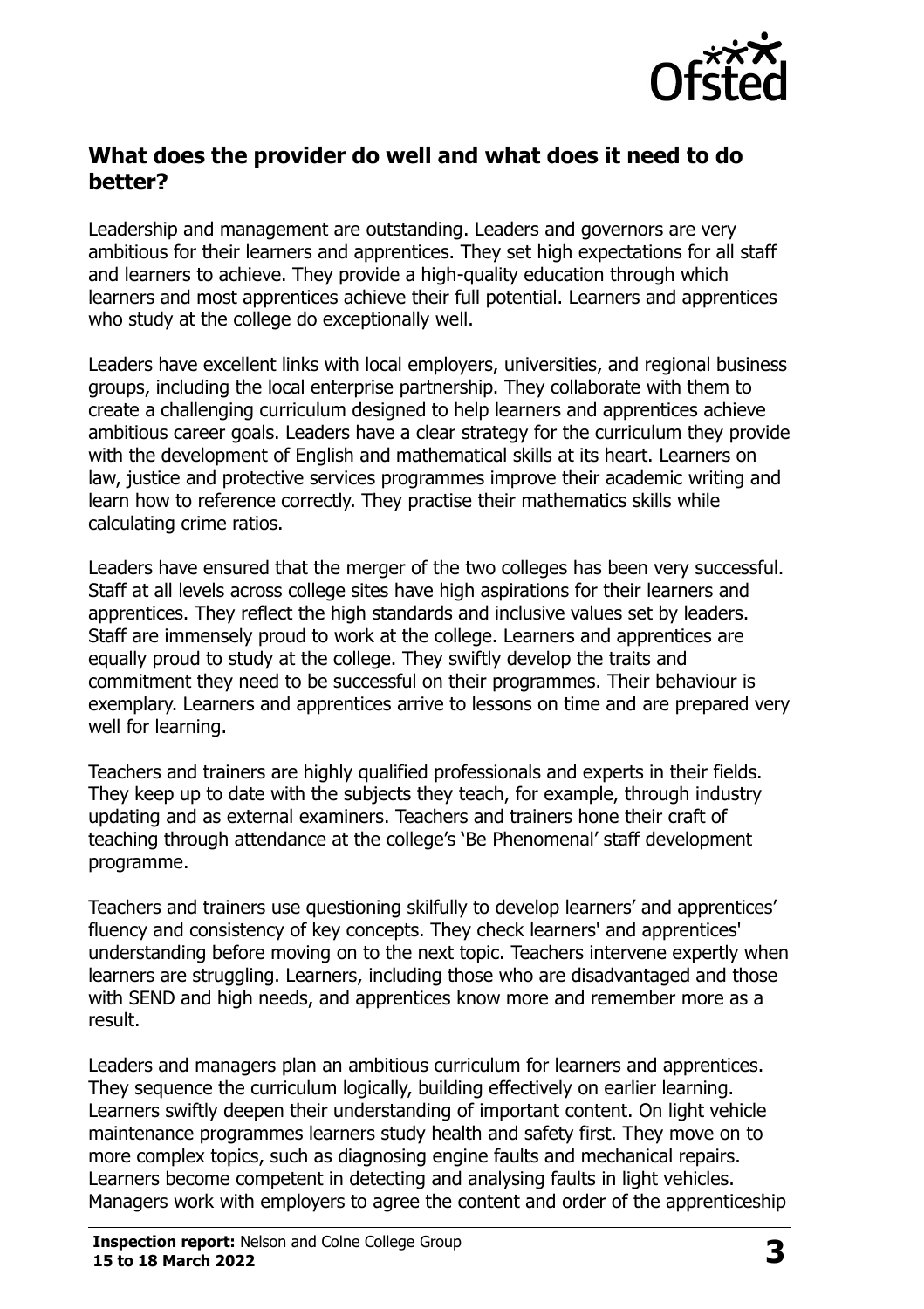

curriculum. Most apprentices make good progress on their programme. For example, at work, brickwork apprentices use their knowledge of health and safety and the correct use of tools every day. They perfect their brickwork technique laying basic corners before they progress on to building archways and decorative walls. Leaders rightly recognise that they need to better coordinate on- and off-the-job training, so that all apprentices make rapid progress on their apprenticeship.

Teachers provide highly effective feedback that enables learners to improve their work rapidly over time. Learners on access to higher education programmes increasingly include more highly technical vocabulary in their assignments. They learn to convey key points more concisely and informatively. Trainers provide useful oral feedback that helps apprentices make good progress in developing their practical skills. However, written feedback to a few apprentices is at times cursory and unhelpful in identifying improvements to written work.

Learners and apprentices value highly the personalised support they receive that helps them to develop their learning. Teachers and trainers use the information they gather from learners' and apprentices' assessments that they complete at the start of their learning to identify any support needs. Learners and apprentices access a range of support throughout their programme including workshops, intervention sessions, one-to-one support, and communication with teachers online. Leaders collaborate with other agencies to ensure that they provide effective wraparound support for learners who need it. They use the funding for learners with high needs, so that these learners make significant progress on their programmes.

Learners and apprentices develop their confidence, self-esteem, resilience, and independence through attendance at personal development activities. They enter national awards and take part in competitions. Learners value the opportunity to work with police officers to deliver cyber bullying and harassment presentations to pupils in high schools. They appreciate the wide range of new experiences on offer, such as paddle boarding, abseiling, and rock climbing. Learners enjoy taking part in a range of community activities, doing voluntary work and charity events. They work in soup kitchens for the homeless and send cards of kindness to support lonely adults in the community.

Learners and apprentices receive high-quality careers advice and guidance that prepares them extremely well for their next steps. Learners attend the 'career zone' where they access helpful information that is individualised to their needs. Managers have adapted the careers resources, so that learners whose first language is not English can access information and guidance. Teachers support adult learners to complete application forms and CVs in preparation for employment. A-level learners develop their interview techniques through mock interviews with industry professionals. They visit regional and national universities. Young people understand the range of opportunities open to them for employment, apprenticeships, and further study. Learners with high needs benefit greatly from highly effective transitional arrangements, which ensures they enrol on the best course to meet their individual career goals. Many apprentices progress on to further study, such as degrees in teacher training.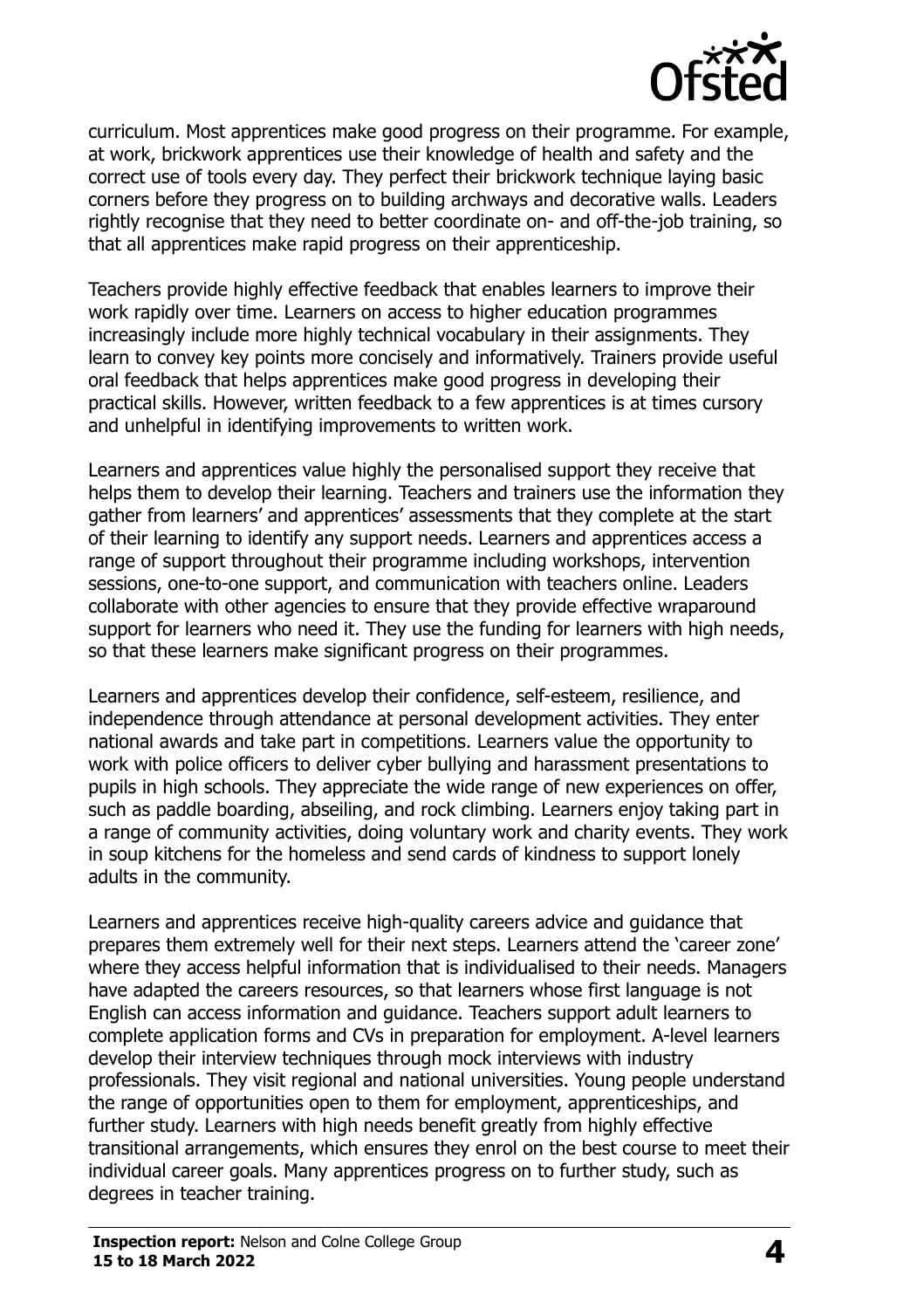

Most learners on advanced-level programmes progress into higher education, with a significant number going to prestigious universities. Learners and apprentices have especially high levels of achievement, including in English and mathematics subjects. A high proportion of advanced-level learners and apprentices achieve high grades on their course.

Leaders have built very strong and highly effective relationships with subcontractors. The curriculum that subcontractors deliver meets local needs exceptionally well, for example, reducing the number of young people and adults who are not in education, employment, or training in Lancashire. Learners and apprentices make good progress developing new skills and knowledge. A very high proportion of them progress into further study, volunteering or employment.

Leaders and governors promote especially high standards in all aspects of the college. A culture of relentless self-improvement and continual development permeates the college. Leaders correctly identified inconsistencies in the quality of education and the progress apprentices were making on different apprenticeships. They quickly put in place a rigorous improvement plan, which leaders and governors monitor frequently. The actions taken are securing improvements. More apprentices remain on their course and around half achieve high grades on their final assessments. The number of apprentices who do not achieve by their planned date has decreased significantly. Leaders are focused on rapidly improving the quality of education in business administration, children and young people, and construction apprenticeships.

Governors have very high aspirations for their learners, apprentices, and staff. They consistently hold leaders to account to sustain and further improve the quality of provision for all learners and apprentices. They act swiftly and incisively to eradicate the very few areas of underperformance. Governors drive the strategic direction of the college. They place a high priority on ensuring the curriculum meets the needs of the local community and employers in the region. Leaders introduced an online curriculum to develop adults' digital skills related to healthcare. The courses teach learners skills such as how to access online outpatient services and how to make appointments with their doctor online.

#### **Safeguarding**

The arrangements for safeguarding are effective.

Governors, leaders, and managers place a high priority on the safeguarding and well-being of learners and apprentices. The safeguarding team maintain welldeveloped links with external agencies. They keep up to date with localised safeguarding issues.

Leaders and managers carry out appropriate checks to ensure the suitability of staff to work at the college. Staff benefit from regular training on safeguarding and the 'Prevent' duty. Teachers and trainers attend training on aspects such as sexual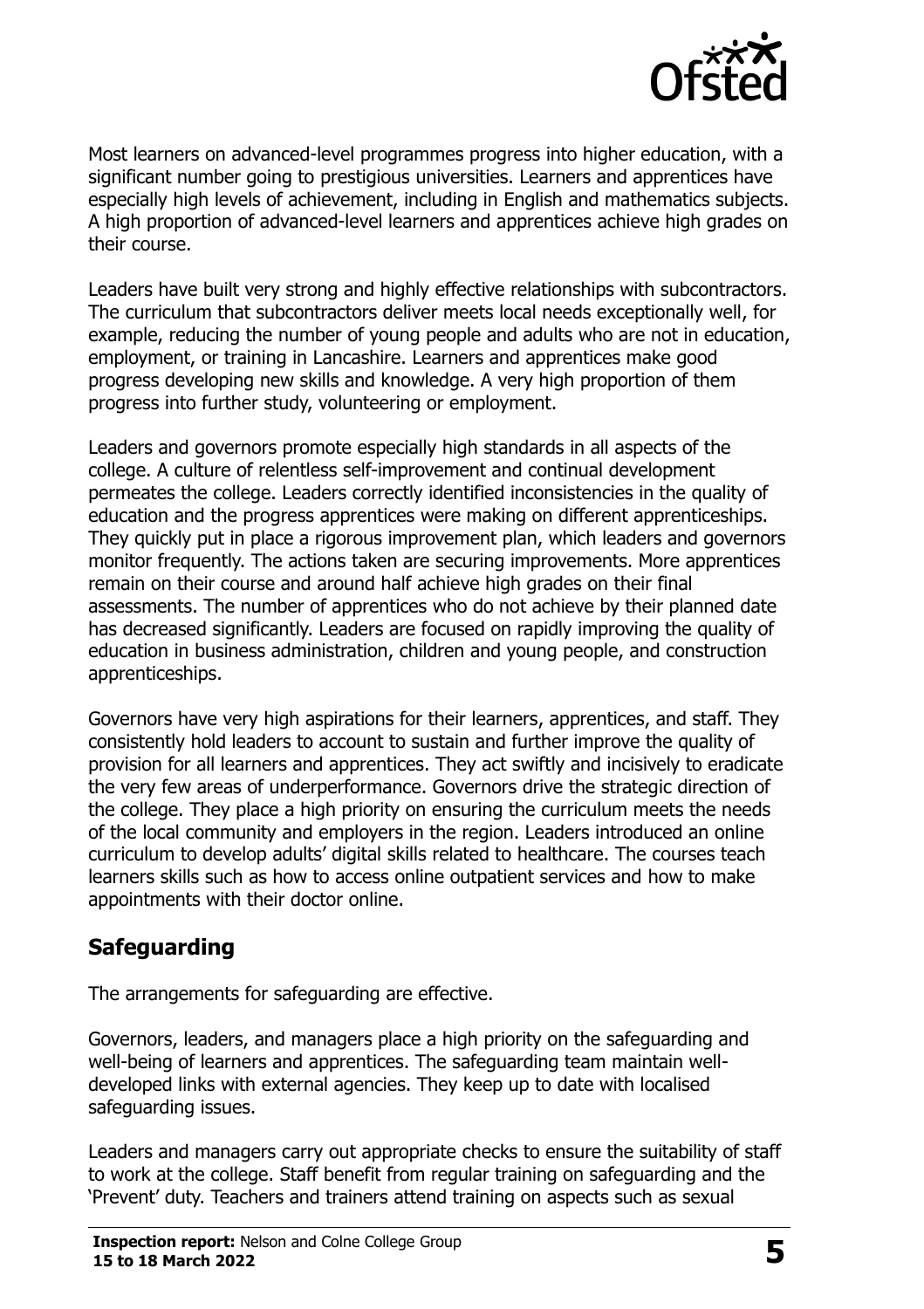

consent, peer on peer abuse and mental health awareness. Staff know how to keep learners and apprentices safe. They quickly report any concerns they may have.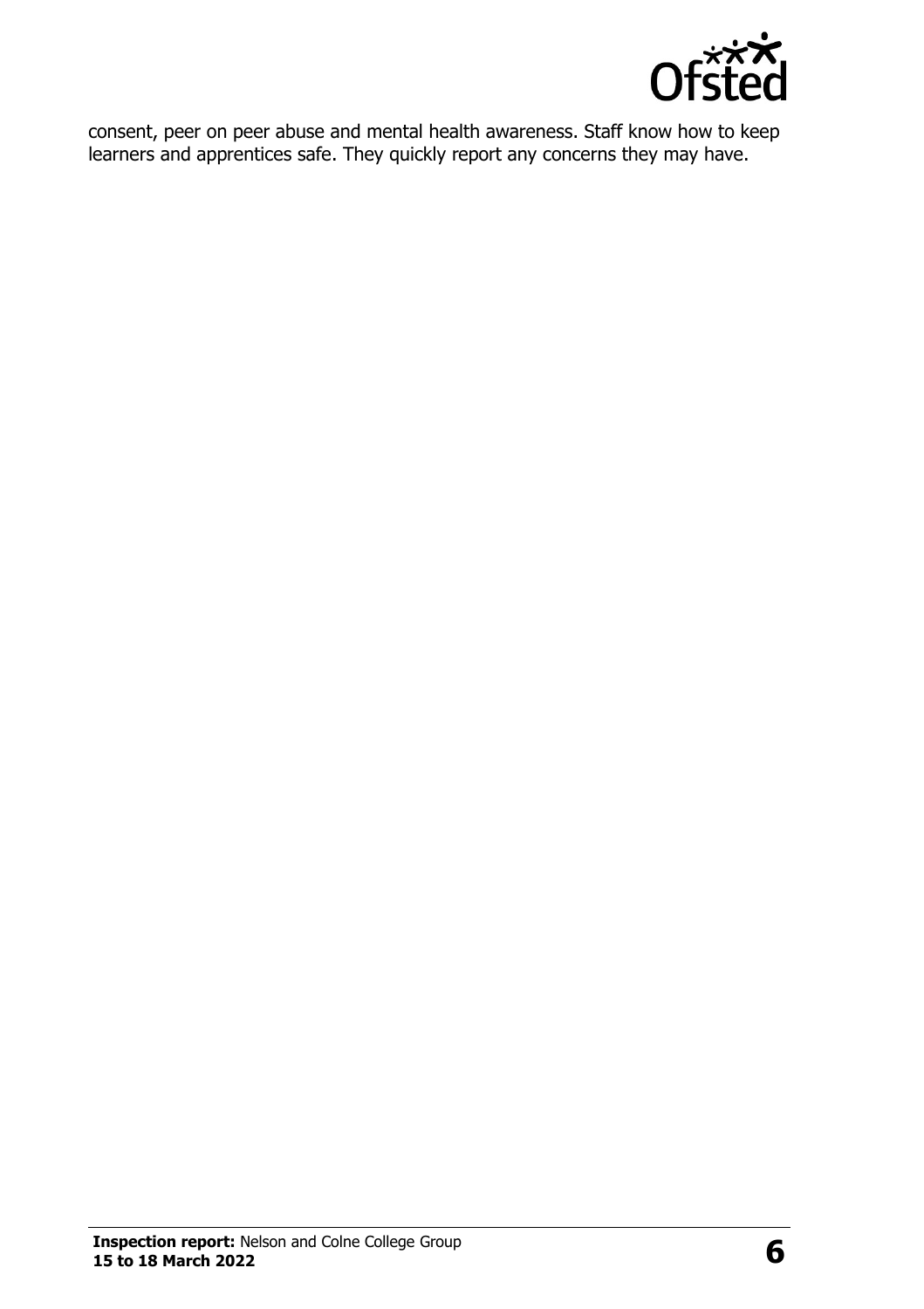

| <b>Provider details</b> |  |
|-------------------------|--|
|-------------------------|--|

| Unique reference number     | 130738                                                                                    |
|-----------------------------|-------------------------------------------------------------------------------------------|
| <b>Address</b>              | Scotland Road                                                                             |
|                             | <b>Nelson</b>                                                                             |
|                             | Lancashire                                                                                |
|                             | BB9 7YT                                                                                   |
| <b>Contact number</b>       | 01282440200                                                                               |
| Website                     | www.nelson.ac.uk                                                                          |
| <b>Principal/CEO</b>        | Amanda Melton CBE                                                                         |
| <b>Provider type</b>        | General further education college                                                         |
| Date of previous inspection | Not previously inspected                                                                  |
| <b>Main subcontractors</b>  | Lancashire Combined Fire Authority<br>North Lancs Training Group<br><b>Risual Limited</b> |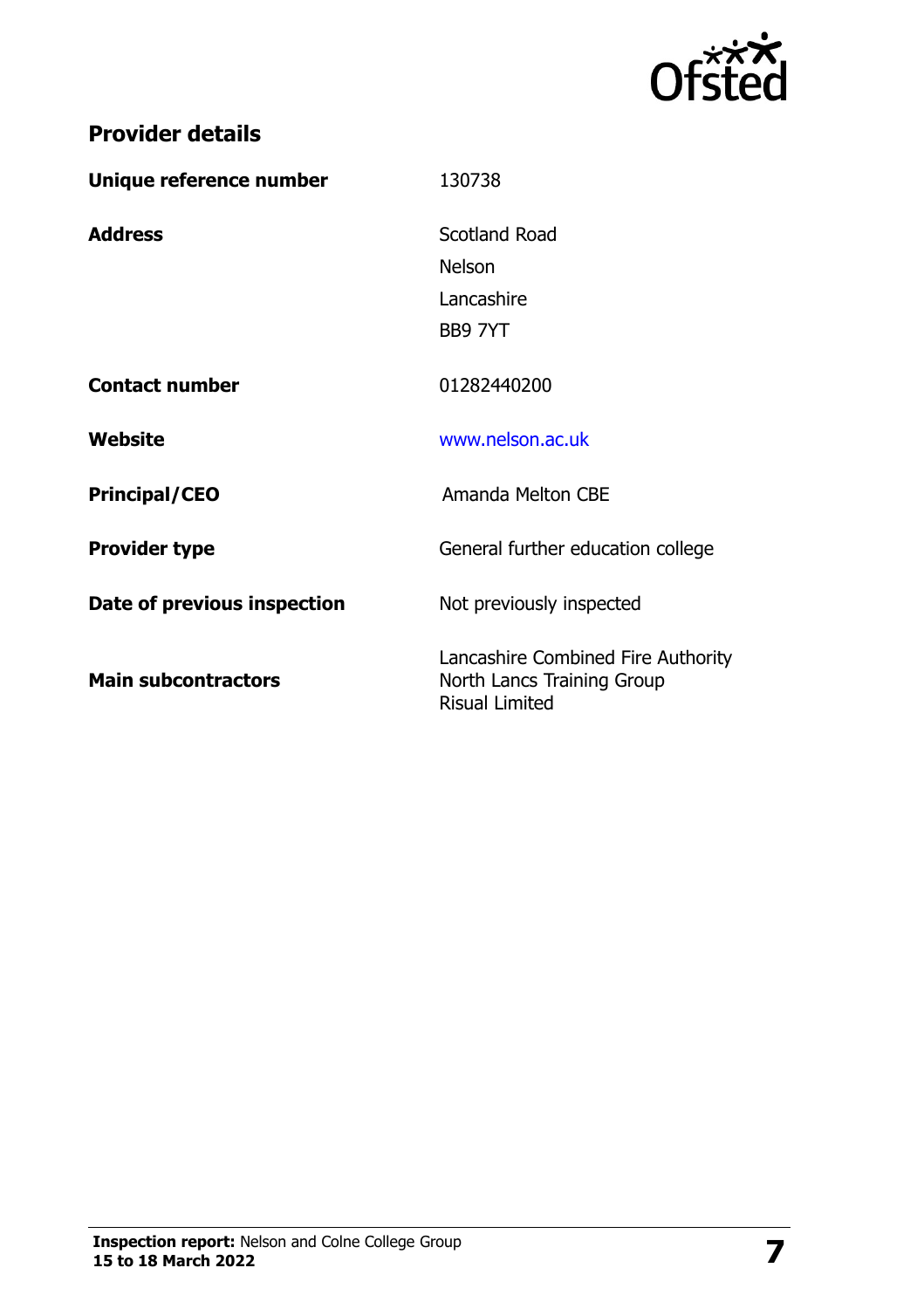

### **Information about this inspection**

The inspection team was assisted by the deputy principal curriculum and quality, as nominee. Inspectors took account of the provider's most recent self-assessment report and development plans, and the previous inspection report. The inspection was carried out using the [further education and skills inspection handbook](http://www.gov.uk/government/publications/further-education-and-skills-inspection-handbook-eif) and took into account all relevant provision at the provider. Inspectors collected a wide range of evidence to inform judgements including visiting learning sessions, scrutinising learners' work, seeking the views of learners, staff and other stakeholders, and examining the provider's documentation and records.

#### **Inspection team**

| Alison Cameron Brandwood, lead inspector | Her Majesty's Inspector |
|------------------------------------------|-------------------------|
| Andrea Machell                           | Her Majesty's Inspector |
| Michelle Brabner                         | Ofsted Inspector        |
| Lisa Duncalf                             | Ofsted Inspector        |
| Ruth Szolkowska                          | Ofsted Inspector        |
| Rachael Hennigan                         | Ofsted Inspector        |
| Jo Hornby                                | Ofsted Inspector        |
| Jaqui Scott                              | Ofsted Inspector        |
| Elaine Price                             | Ofsted Inspector        |
| Suzanne Horner                           | Her Majesty's Inspector |
|                                          |                         |